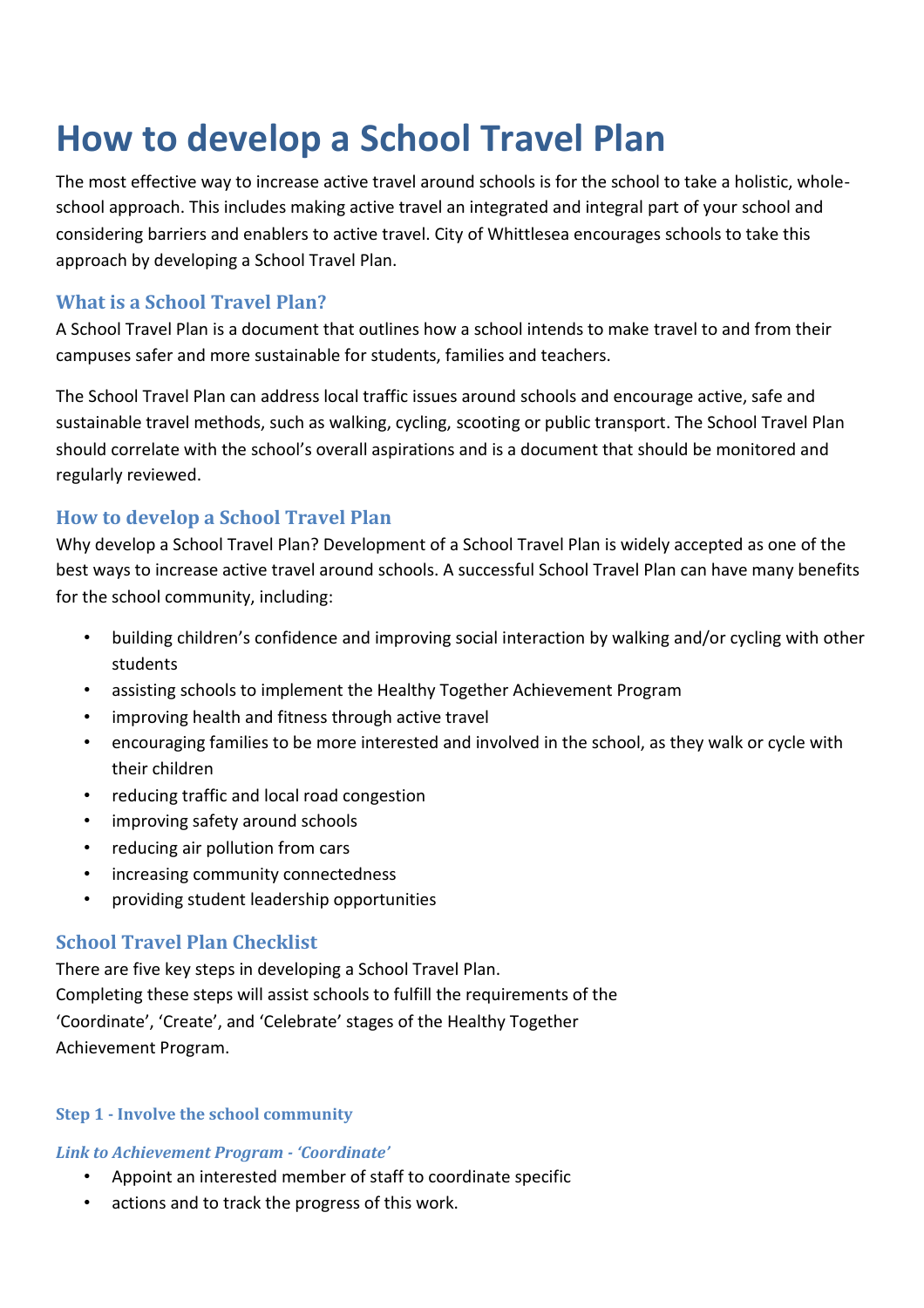- Develop a School Working Group that involves representatives
- from the whole school community (i.e. Principal/Assistant
- Principal, staff, parents, students, school council).
- Create a meeting schedule for the group.
- Discuss current and potential school travel trends and find out
- what the group believes are the main issue/s to be addressed.
- Identify how the group will keep the whole school community
- involved and informed of the work (e.g. regular articles in school
- newsletter).

## **Step 2 - Gather information on the current situation**

## *Link to Achievement Program - 'Coordinate'*

- Use an aerial map (can be found online/provided by Council) to
- conduct a school audit (include current crossings, school
- facilities such as bicycle/scooter parking, car parking, drop off
- areas and key areas of concern).
- Consult with students, teachers and parents to collect baseline
- travel data, their current and preferred travel habits, as well as
- possible barriers and incentives relating to the school travel
- journey (e.g. through a survey included in the School Active
- Travel Kit).
- Collate and analyse the data collected and use this to help
- decide what will be included in your School Travel Plan.
- Learn about the best ways to increase safe and sustainable
- travel to and from school from organisations such as Bicycle
- Network, Victoria Walks, City of Whittlesea or from other
- schools.
- Gather information on the
- current situation

## **Step 3 - Write your School Travel Plan (refer to the template provided by Council)**

- Link to Achievement Program 'Create'
- Outline an overall vision for your School Travel Plan (e.g. a
- school culture that supports active travel to and from school).
- You may have a number of dot points within your overall vision.
- Establish clear objectives. You may have more than one
- objective (e.g. build a school culture that supports active travel
- by motivating, encouraging and educating students and their
- families).
- Set targets these should be 'SMART '– Specific, Measurable,
- Achievable, Relevant, Timed (e.g. By the end of 2017 have 55%
- of the school community regularly travelling to and from school
- other than by car). You may have more than one target.
- Develop an action plan that lists activities and strategies that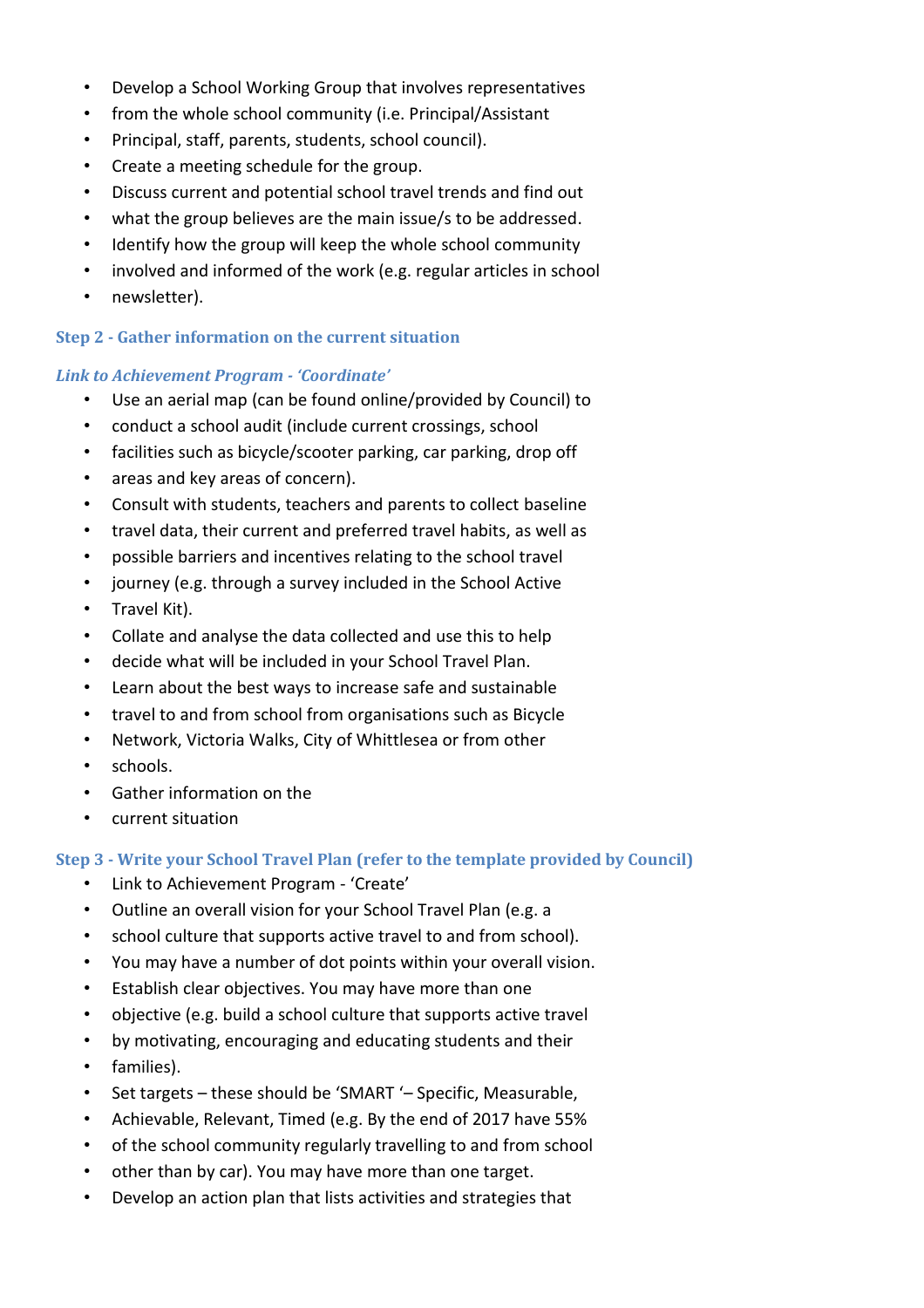- address your school community's barriers to active travel and
- will help you meet your objectives and targets (e.g. establish a
- calendar of regular active travel events at the school; deliver
- bicycle education to teachers and students; run a walk to school
- competition). You are likely to have multiple activities and
- strategies in your action plan.
- Prepare a budget, outlining how you will spend any funds you
- have dedicated to this work (or identify how you might obtain
- necessary funding).
- Review the School Travel Plan with your school working group
- and school community.
- Share your School Travel Plan with the City of Whittlesea and
- seek advice on how Council can offer guidance to implement
- your School Travel Plan.
- Write your School Travel Plan (refer to
- the template provided by Council)

#### **Step 4 - Deliver and implement**

#### *Link to Achievement Program - 'Create'*

- Launch your School Travel Plan
- Implement Action Plan
- Monitor progress
- Collect comparative staff and student travel data each term

#### **Step 5 - Recognise progress**

#### *Link to Achievement Program - 'Celebrate'*

- Celebrate and communicate successes with the school community
- Regularly review and update your School Travel Plan with new
- targets and communicate these to the school community

#### **How can Council support you?**

There are a number of ways that Council can support schools and their active travel objectives including:

- Review requests for infrastructure changes around schools each year
- (including footpaths, bicycle paths)
- Provide information/data on traffic congestion issues around school hotspots
- Maintain street signage around schools
- Review requests for new supervised crossings each year
- Assist with resources to enhance active travel
- Provide guidance on future use of open space around schools
- Provide ongoing traffic enforcement to increase safety around schools
- Assist schools in advocating to other levels of government for funding
- Identify the appropriate level of government responsible for specific funding or
- solving specific problems
- Support schools in linking active travel work to other health actions across the